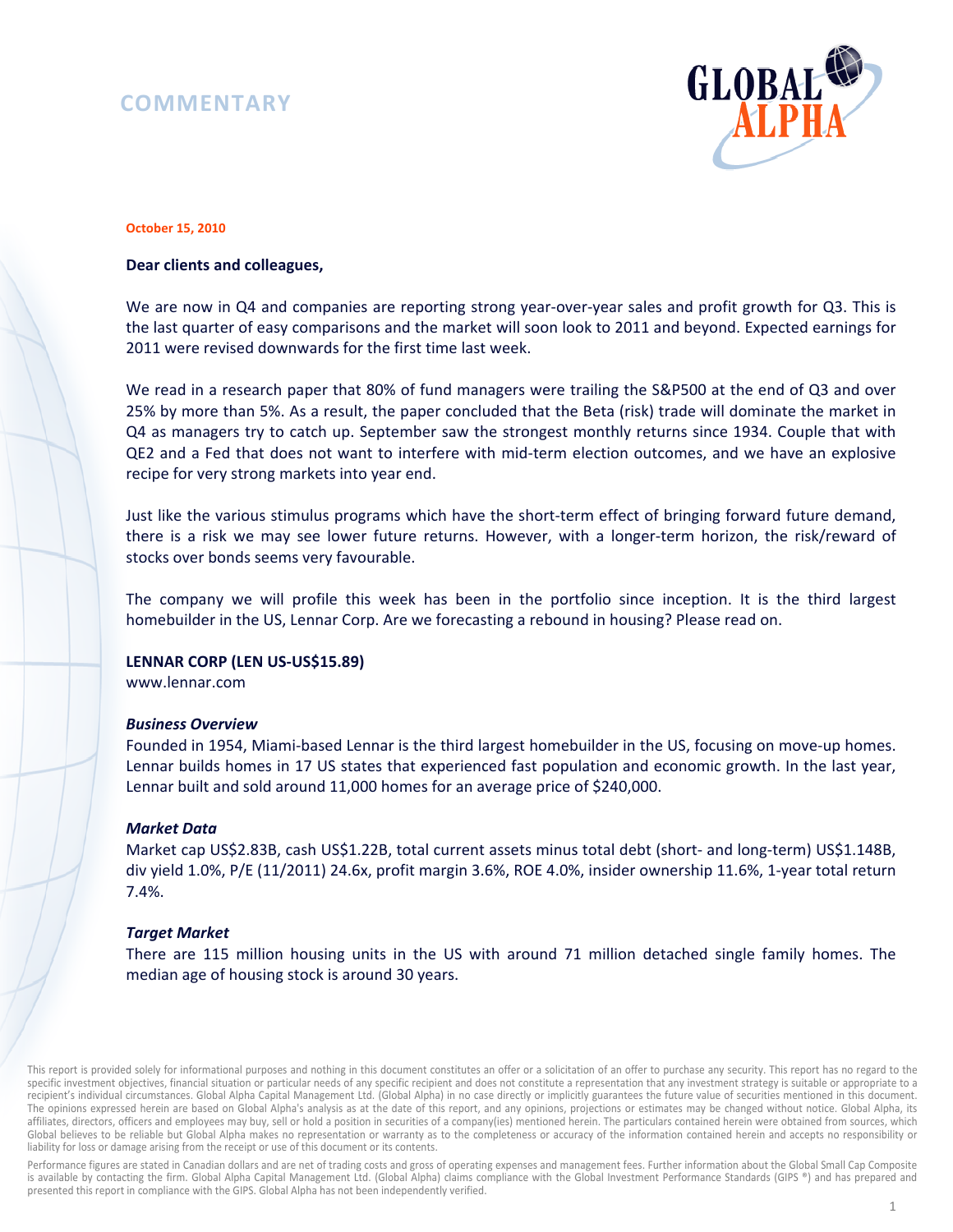## **COMMENTARY cont.**



The US population growth is 3 to 4 million people per year and 1 million new households are created each year.

A normal long-term build rate should be around 2 million units per year.

In 2006, new builds were 2.1 million p.a.; we are now at 540k. Single family starts in August were at the lowest since data gathering started in 1963 when the US population was 190 million; it's now 308 million.

## *Competitive advantages*

The industry is very fragmented. Although they have gained market share in the past 30 years, the top 10 builders still account for less than 30% of the market.

Lennar's competitive advantages are:

- Recognized brand name for quality and value;
- Strong balance sheet with over \$1 billion in cash;
- Owns and has options on a large inventory of permitted lots;
- Its distressed asset division (Rialto) allows the company to profit in the current market.

### *Competition*

Other large builders include NVR (NVR US), DR Horton (DHI), Pulte Group (PHM). But the real competition presently comes from the large inventory of unsold and foreclosed homes. 3 million foreclosures are expected in 2010.

#### *Growth strategy*

The company's strategy is to acquire land in the fastest growing regions of the US, permit lots and build new communities.

In the current environment, the company has launched a distressed asset division. Rialto buys assets (finished and unfinished homes and land) at distressed prices from banks and other financial players.

In the past few years, the company has also started acquiring property for redevelopment in urban centers such as Manhattan.

## *Risks*

The residential real estate market in the US remains very weak and could see a double dip.

Interest rates are currently at historical lows and a rise in interest rates would be negative.

Performance figures are stated in Canadian dollars and are net of trading costs and gross of operating expenses and management fees. Further information about the Global Small Cap Composite is available by contacting the firm. Global Alpha Capital Management Ltd. (Global Alpha) claims compliance with the Global Investment Performance Standards (GIPS ®) and has prepared and presented this report in compliance with the GIPS. Global Alpha has not been independently verified.

This report is provided solely for informational purposes and nothing in this document constitutes an offer or a solicitation of an offer to purchase any security. This report has no regard to the specific investment objectives, financial situation or particular needs of any specific recipient and does not constitute a representation that any investment strategy is suitable or appropriate to a recipient's individual circumstances. Global Alpha Capital Management Ltd. (Global Alpha) in no case directly or implicitly guarantees the future value of securities mentioned in this document. The opinions expressed herein are based on Global Alpha's analysis as at the date of this report, and any opinions, projections or estimates may be changed without notice. Global Alpha, its affiliates, directors, officers and employees may buy, sell or hold a position in securities of a company(ies) mentioned herein. The particulars contained herein were obtained from sources, which Global believes to be reliable but Global Alpha makes no representation or warranty as to the completeness or accuracy of the information contained herein and accepts no responsibility or liability for loss or damage arising from the receipt or use of this document or its contents.